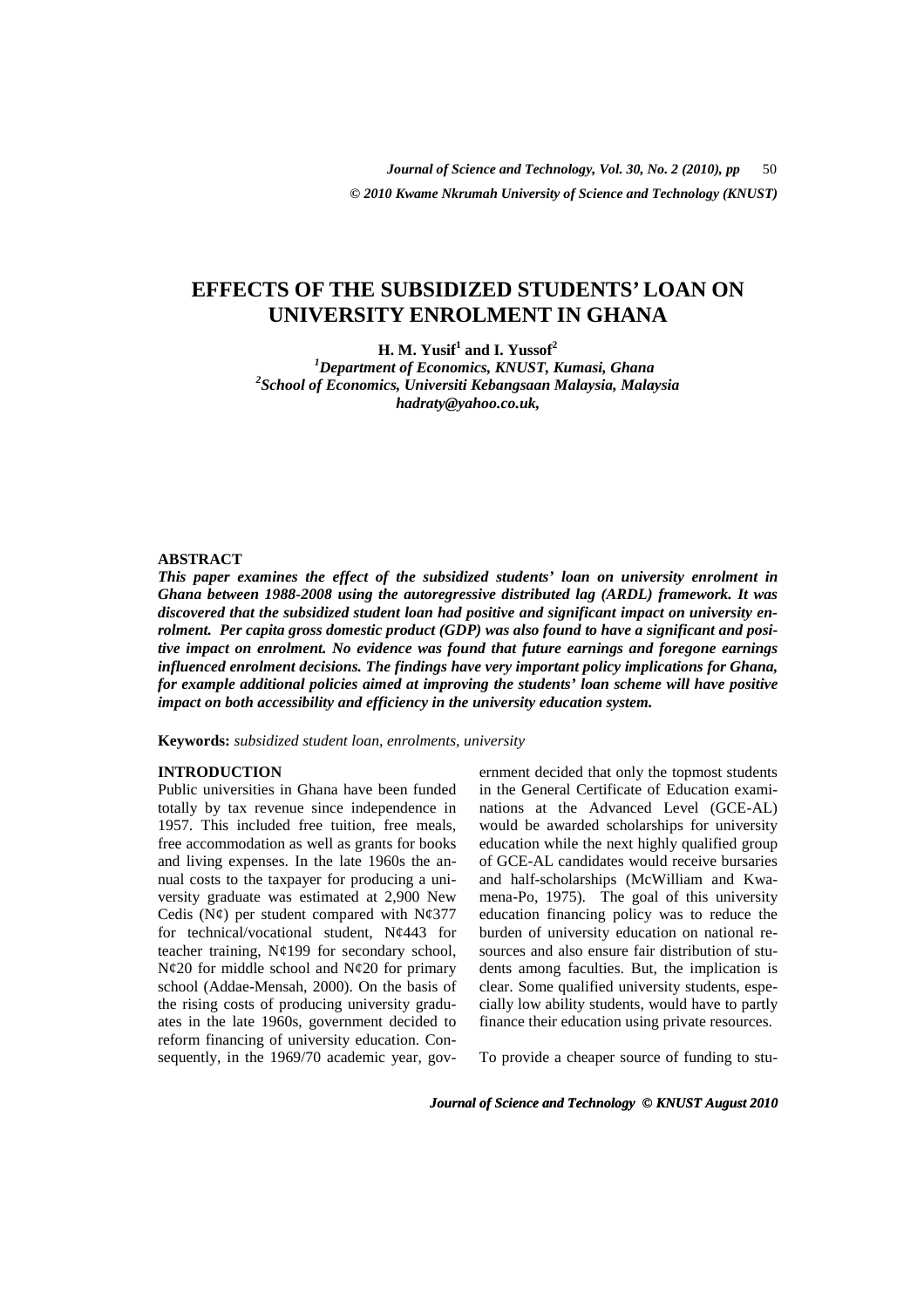dents who did not qualify for scholarship or bursary, government introduced the student loan scheme in 1971. The loan amount was Five Hundred New Cedis (N¢500) per annum and interest free. This loan scheme provoked students' agitation (Addae-Mensah, 2000) and also impacted negatively on intake in the 1971/72 academic year (McWilliam and Kwamena-Po, 1975). Incidentally, there was a coup d'etat in 1972 and just six months after its introduction the military government abolished the scheme.

Yet, the cost-recovery reforms did not stop as the out-of pocket allowance of  $N¢100$  given to university students for books was suspended in the 1974/75 academic year (McWilliam and Kwamena-Po, 1975). Subsequently, total public expenditure as a percentage of gross national product (GNP) on education declined from 5.9% in 1975 to 2.6% in 1985 (UNESCO Statistical Yearbook, 1999). Also, public expenditure on tertiary education as a percentage of current public expenditure on education declined from 16.8% in 1975 to 12.5% in 1984 and declined again to 11.0% in 1990 (UNESCO Statistical Yearbook, 1999). Indeed, in the whole of Sub-Sahara Africa, Blair (1998) reported that in the 1980s expenditure on higher education fell from 0.7% to 0.5% of GNP. Similarly, Banya and Elu (2001) noted that the proportion of education lending for higher education (for Africa) by the World Bank declined from 43% in 1981 to 35% in 1985.

The fact is public universities in Ghana were characterized by lagging revenues and escalating costs. The resultant funding gap created the challenges of maintaining efficiency, improving access and quality of programmes, upgrading of physical plant and facilities, and also retaining faculty (Attuahene, 2006). Indeed, these financing issues in the 1980s were hardly unique to Ghana. The financing of higher education in general has become an issue faced by many governments all over the world (Barr, 2005). The UK, Canada, the USA, China and other countries were facing similar financing

problems in their own contexts.

As a panacea to these deepening funding problems in Ghana, further cost-recovery reforms were introduced under the Tertiary Education Reforms programme in the 1980s. These finance reforms required students who benefit from university education to pay part of the costs of their education. In this, free tuition was maintained for all Ghanaian students but they were to pay for room, meals, books, academic facility user fees, residential facility user fees and other charges*.* Naturally, the costs of university education to students and their parents increased significantly and it is in this regard that the Ghana government introduced again the subsidized loan scheme in 1988. The main objective has been to reduce the cost of university education for Ghanaian students and thus encourage the enrolment of students from disadvantaged homes.

This concept of cost sharing in Ghana was part of the International Monetary Fund (IMF) and The World Bank structural adjustment programmes (SAPs) which Ghana had subscribed to in 1983. It appears the SAPs were neoliberal economic ideologies of market strategy and the government was to withdraw all subsidies from education, health, energy and also remove all controls on interest rate, exchange rate, etc.

Professor D.B. Johnstone, one of the passionate advocates of the concept of cost sharing argues that such trends in the finance reform agenda are grounded in the context of five themes viz 1) expansion and diversification of enrollments; 2) fiscal pressure as measured in low and declining per-student expenditures and as seen in overcrowding, low-paid faculty, lack of academic equipment or libraries, and dilapidated physical plant; 3) the ascendance of market orientations and solutions, and the search for non governmental revenue; 4) the demand for greater accountability on the part of institutions and faculty, to students, employers, and those who pay; and 5) the demand for greater quality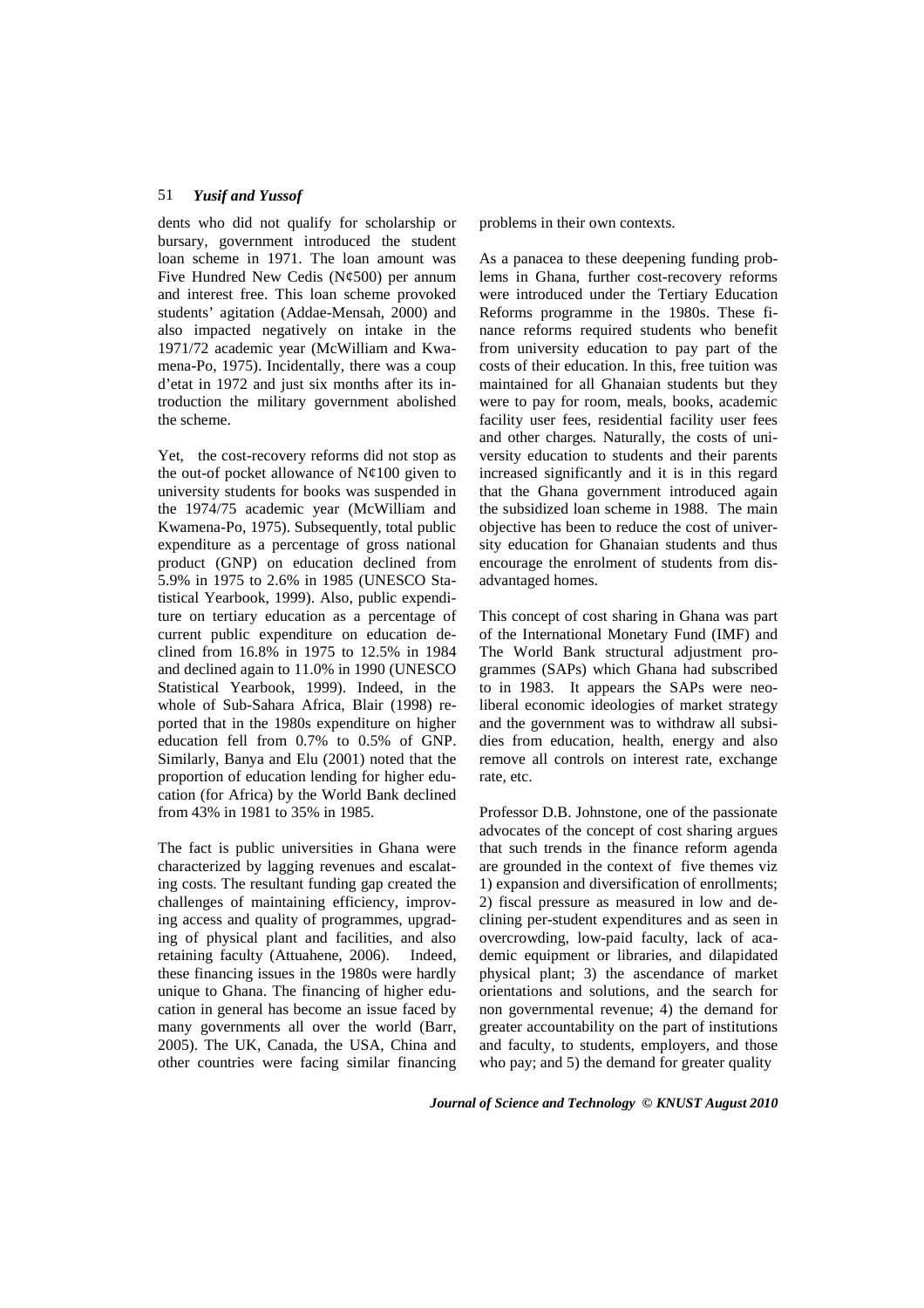and efficiency (Johnstone, 1998, 2003, 2004)

Farmer and Barrel (1982) claim that because loans reduce the cost to government on each student, governments were under less financial pressure to restrict entry. Hill and Winston (2006) confirmed Farmer and Barrel (1982) and reported that grants, loans and campus jobs could impact on accessibility thus making it possible for some disadvantaged students to enrol and complete college. However, literature on the impact of the student loan scheme on tertiary enrolments in Ghana is very scarce. To the extent that the loan scheme which had been administered by the Social Security and National Insurance Trust (SSNIT) since 1988 was replaced by the Students Loan Trust Fund (SLTF) without any empirical analysis on how the SSNIT administered loan scheme impacted on tertiary enrolments.

The goal of this paper is to measure the impact of the subsidized student loan scheme on university enrolment in Ghana from 1988 to 2008. For this purpose it is hypothesized that the students loan scheme as operated in Ghana does not have significant impact on tertiary enrolments. It is also hypothesized that graduate earnings and gross domestic product per capita are positively correlated with public university enrolment. In contrast, foregone earning is assumed to have negative effect on enrolment. It should be noted that the SLTF's modus operandi is not expected to be much different from the SSNIT, just that under SLTF science students receive a little more loan amount (420 GH¢ in 2008/09 academic year) than students offering humanities (380 GH $\phi$  in 2008/09 academic year).

### **Theoretical Framework**

According to the human capital theory postsecondary investment decisions and differences in the enrolment rates of high income students and low income students are explained by two factors. These are the differences in the financing costs (supply schedules) of these groups and the differences in their expected

### *Effects of the Subsidized Students' Loan...* 52

rates of return (demand schedules). The theory thus suggests that equality of opportunity can be achieved when the costs of financing any given amount of investment in human capital is identical for all students. This means they should face identical supply schedules. If that equality is achieved, according to the theory, the remaining differences in investment and enrolment rates are attributable to differences in expected rates of return or to individual consumption valuations of education. Therefore, in the imperfect education market, if optimal investment is to be achieved then government has to provide higher education free or subsidized or give grants to students or offer them loans, especially for low income students (Becker, 1975; Kodde and Ritzen, 1985).

### **The Student Loan Scheme in Ghana**

The concept of student loan in Ghana may be analyzed in two phases. The first phase was the attempt to reduce the burden of the increasing costs of university education on the scarce national resources in the late 1960s. Under this, the Education Review Committee established in 1966, chaired by Professor A. Kwapong, Vice Chancellor, University of Ghana, recommended government scholarship for only the topmost qualified GCE-AL graduates entering university while half scholarship and bursary were recommended for the middle qualified students. Government supported loan was recommended for students who could not qualify for direct government financial support (Report of the Education Review Committee, 1967). The 1968 Government Budget gave a legal effect to these recommendations and in the 1969/1970 academic year the recommendations were implemented. Consequently, an interest free student loan scheme was introduced in 1971. However, this scheme was suspended in less than one year due to students' agitation and the scheme's negative impact on university enrolment, as stated earlier.

The second phase is linked to the problems of finance that characterized public universities in Ghana in the 1980s due to the severe economic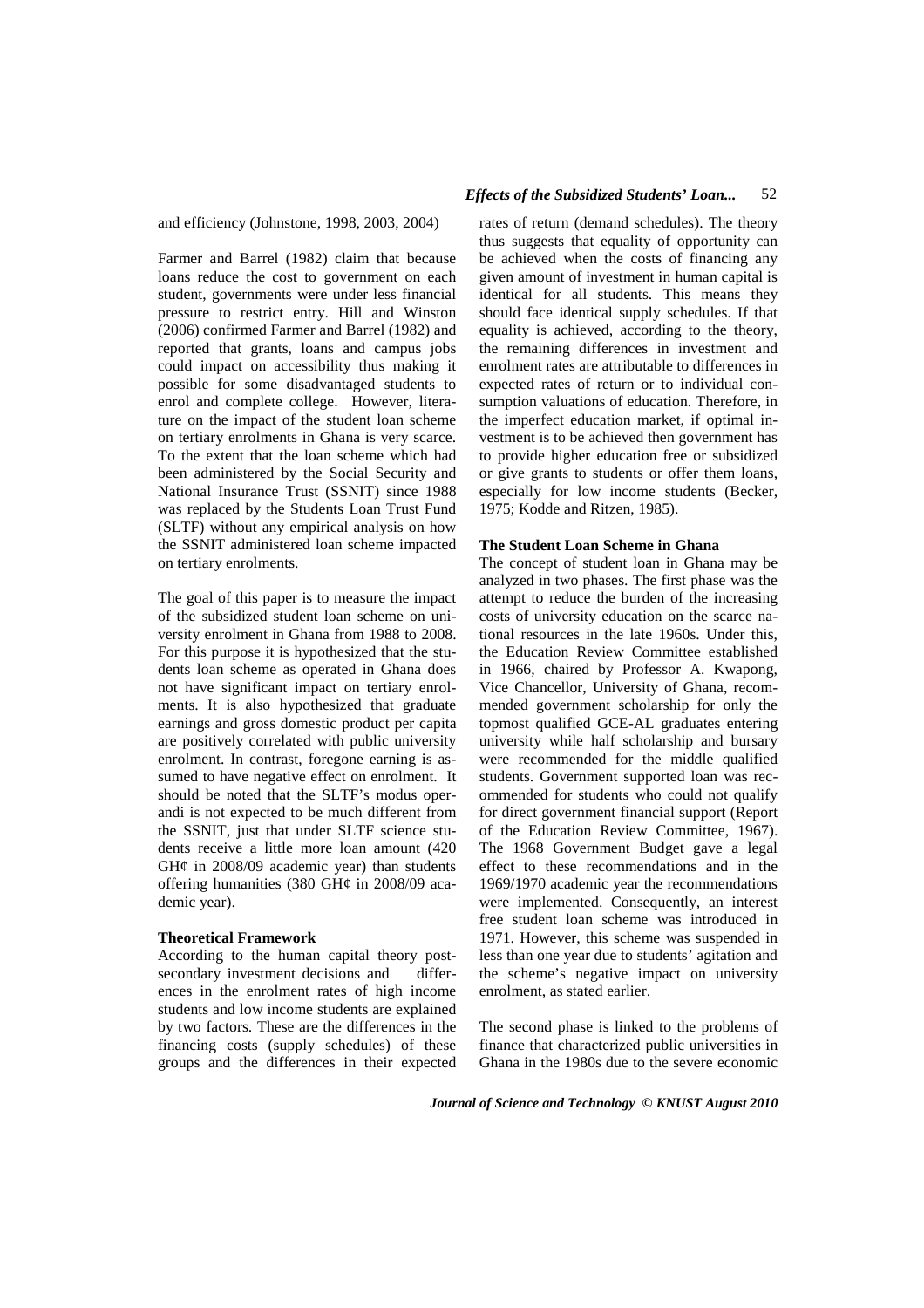crisis. This financing conundrum compelled government to introduce cost-sharing in public universities. Consequently, the student loan scheme was re-introduced in 1988 and operated by SSNIT. It was called the Social Security and National Insurance Trust Students Loan Scheme. Between 1988 and 2008 all students received the same loan amount irrespective of programme pursued at the university. For example in the 1988/89 academic year it was 5GH¢ for every student and increased to 350GH¢ for every student in the 2004/05 academic year. The loan amount was heavily subsidized by government with students paying an interest of 3% between 1988 and 1994 compared with the 91-day treasury bill rate of interest of between 19% and 28% in the same period. From 1994 to 1999 the student interest rate was pegged at 6% while the treasury bill rate of interest was between 29.5% and 42%. However, since the year 2000 the 91-day treasury bill rate of interest has fallen significantly to 9.33% in 2007/08 while the student interest rate has been fixed at 10%. The latter is slightly above the 91-day treasury bill figures of 9.94% and 9.33% in 2006/07 and 2007/08 respectively. It is expected that as the gap between the market rate of interest and the student rate of interest declines the market will become one important source of financing tertiary education.

Currently, the loan is disbursed in two instalments through the bank of the student and there is no restriction on the number of public university students who can access it. The major limitations with this loan scheme are as follows. First, considering the cost of living in the country the maximum loan amount of GHC400 (in 2008) is not enough to meet the financial needs of students. Second, under the SSNIT student loan scheme, students were to find three contributors to SSNIT as guarantors. This requirement was a source of discrimination, especially against students from the rural areas. It prevented some students from disadvantaged families from accessing the loan since contributors to SSNIT were a small fraction of public sector workers, who constitute a very small proportion of the Ghanaian workforce. Public workers form about 15% of total number of workers in the country. There are many families without a single contributor to the SSNIT fund. Surprisingly, the newly introduced SLTF has not decisively addressed the issue of guarantors since at least someone with social security number must endorse the loan application.

### **Trends Analysis**

Table 1 shows the relationship between the yearly loan amounts students received, the students' interest rate and the treasury bill rate of interest between 1988 and 2008. The results indicate that student interest rate was very stable which reflects the fact that it is pegged by the government and does not vary significantly. In contrast, the treasury bill rate is not stable. It increased and reached a high level of 42% in 1999 and thereafter declined to the level of the student interest rate between 2006 and 2008.

**Table 1: Trends in loan amount, student and treasury bill rates of interest (1988-2008)** 

|      | <b>Student</b>  | <b>Treasury</b>  | Loan              |
|------|-----------------|------------------|-------------------|
| YEAR | <b>Interest</b> | <b>Bill Rate</b> | Amount            |
|      | Rate $(\% )$    | $(\%)$           | $(GH\mathcal{C})$ |
| 1988 | 3               | 19.33            | 5                 |
| 1989 | 3               | 23               | 6                 |
| 1990 | 3               | 30               | 7                 |
| 1991 | 3               | 19               | 8                 |
| 1992 | 3               | 25               | 15                |
| 1993 | 3               | 28               | 20                |
| 1994 | 6               | 29.5             | 53                |
| 1995 | 6               | 40               | 35                |
| 1996 | 6               | 42.8             | 60                |
| 1997 | 6               | 40               | 70                |
| 1998 | 6               | 34.2             | 80                |
| 1999 | 6               | 42               | 100               |
| 2000 | 10              | 28.9             | 150               |
| 2001 | 10              | 28.2             | 150               |
| 2002 | 10              | 24.47            | 200               |
| 2003 | 10              | 33.1             | 250               |
| 2004 | 10              | 16.23            | 350               |
| 2005 | 10              | 14.97            | 400               |
| 2006 | 10              | 9.94             | 400               |
| 2007 | 10              | 9.33             | 400               |
| 2008 | 10              | 11.44            | 400               |

*Source: Extracted from SSNIT files*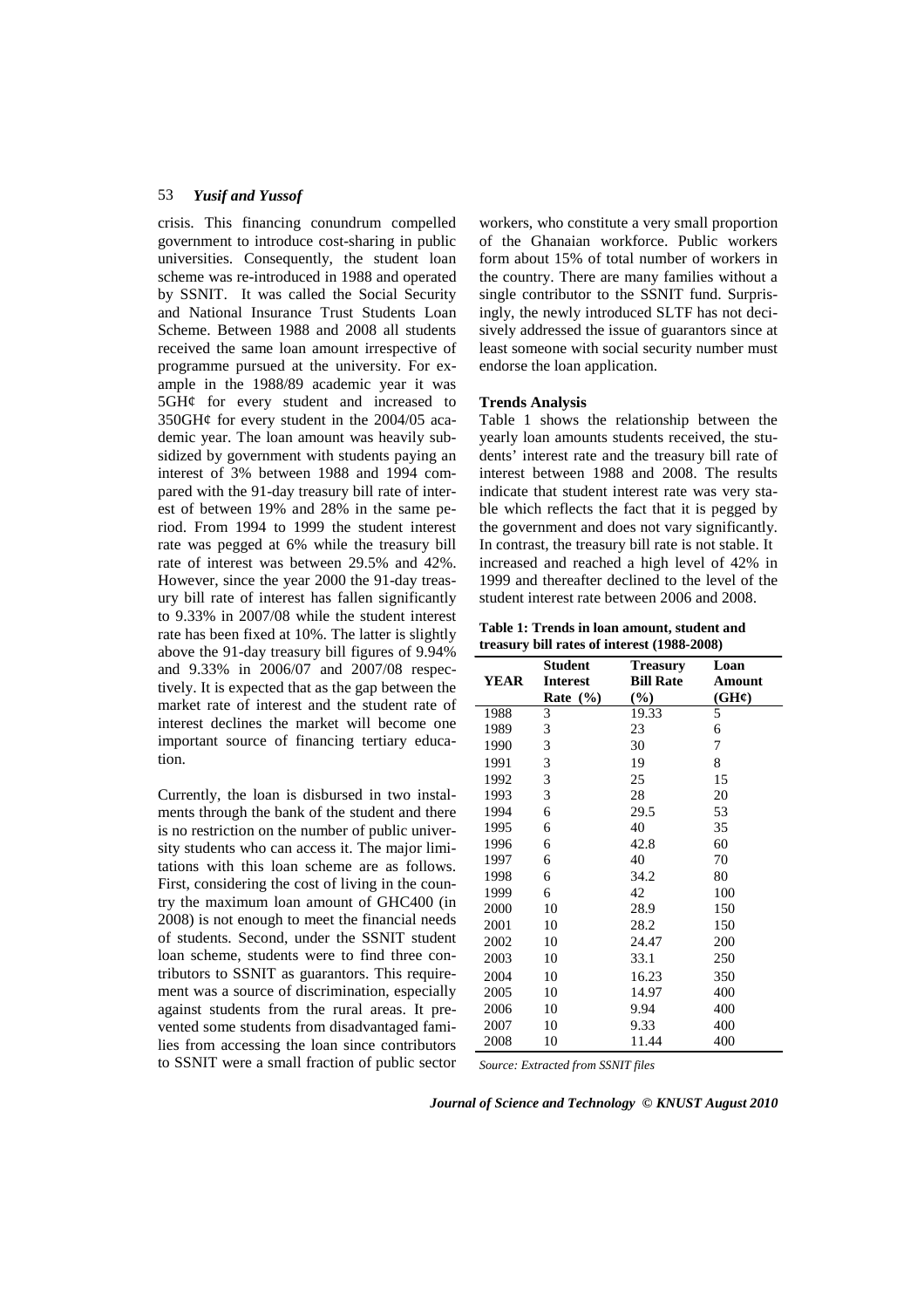With regard to the loan amount the trend as in Table1 indicates four phases. From 1988 to 1991 there was a marginal increase from GHC5 to GHC8. Between 1992 and 2000 the rate of increase was relatively higher than from 1988 to 1991. However, between 2000 and 2005, the loan amount increased significantly from 150 GHC to 400 GHC. This could be due to the rising costs of rent and other student charges and also to compensate students for the significant increase in the student interest rate from 3% in 1988 to 10% in 2006. However, since 2005 the loan amount remained fixed at GHC400.

In addition to the trend analysis, Table 2 shows the mean, median, maximum, minimum and other statistical values for the treasury bill rates, student interest rate and the loan amounts. From 1988 to 2008 the mean values for the treasury bill and student interest rates were 26.16% and 6.86% respectively and the significant gap between the two indicates roughly the magnitude of the subsidy.

### **Table 2: Interest Rates and Loan Statistics**

|                   | <b>Treasury</b><br><b>Bill Rate</b><br>(%) | <b>Student</b><br><b>Interest</b><br>Rate $(\% )$ | Loan<br>Amount<br>$(GH\mathcal{L})$ |
|-------------------|--------------------------------------------|---------------------------------------------------|-------------------------------------|
| Mean              | 26.16                                      | 6.86                                              | 150.41                              |
| Median            | 28.00                                      | 6.00                                              | 80.00                               |
| Maximum           | 42.80                                      | 10.00                                             | 400.00                              |
| Minimum           | 9.33                                       | 3.00                                              | 5.00                                |
| Std Dev.          | 10.40                                      | 3.02                                              | 152.41                              |
| Skewness          | $-0.02$                                    | $-0.12$                                           | 0.72                                |
| Kurtosis          | 2.00                                       | 1.39                                              | 1.94                                |
| Observa-<br>tions | 21                                         | 21                                                | 21                                  |

# **METHODOLOGY**

This section introduces the data sources, discusses the ARDL framework and also specifies the model for estimation.

#### 54 *Effects of the Subsidized Students' Loan...*

### **Data Sources and Variable Description**

This paper uses secondary data for the analysis and for enrolment rates the data were obtained from the Planning Unit of the Kwame Nkrumah University of Science and Technology (KNUST), Ghana. Data on student loan were extracted from the files of SSNIT and SLT. Data on minimum wage, proxy for earnings of high school graduates (opportunity cost of university education), were obtained from the records of the Ghana Trades Union Congress (TUC) in Accra. Data on future earnings were extracted from information collected from the Human Resource Departments of the Ghana Health Service and Ghana Water Company Ltd.

The dependent variable is the natural logarithm of annual enrolment rate (lnENROL) while the explanatory variables comprise natural logarithm of future earnings of graduates (lnGE), natural logarithm of per capita gross domestic product (lnGDP/PC), natural logarithm of forgone earnings (lnFE) and the natural logarithm of student loan (lnLOAN). All the data covers the period from 1988 to 2008.

### **The ARDL Framework**

In this study the ARDL is employed to measure the effect of the subsidized student loan and other economic variables including per capita GDP, future earnings and forgone earnings on university enrolments in Ghana. The choice of the ARDL is due to two main reasons. First, annual time series data from 1988 to 2008 is used. The dataset thus has 21 observations. Therefore, the two-step residual-based procedure by Engle and Granger (1987) and the system-based reduced rank regression approach by Johansen (1988, 1995) methods for testing the null of no cointegration might not give the best results. These alternative methods for testing the null of no cointegration have been found not very reliable for a small number of observations (Narayan and Smyth, 2005) such as we have in this study.

Interestingly, ARDL has been used in many applied studies involving a small number of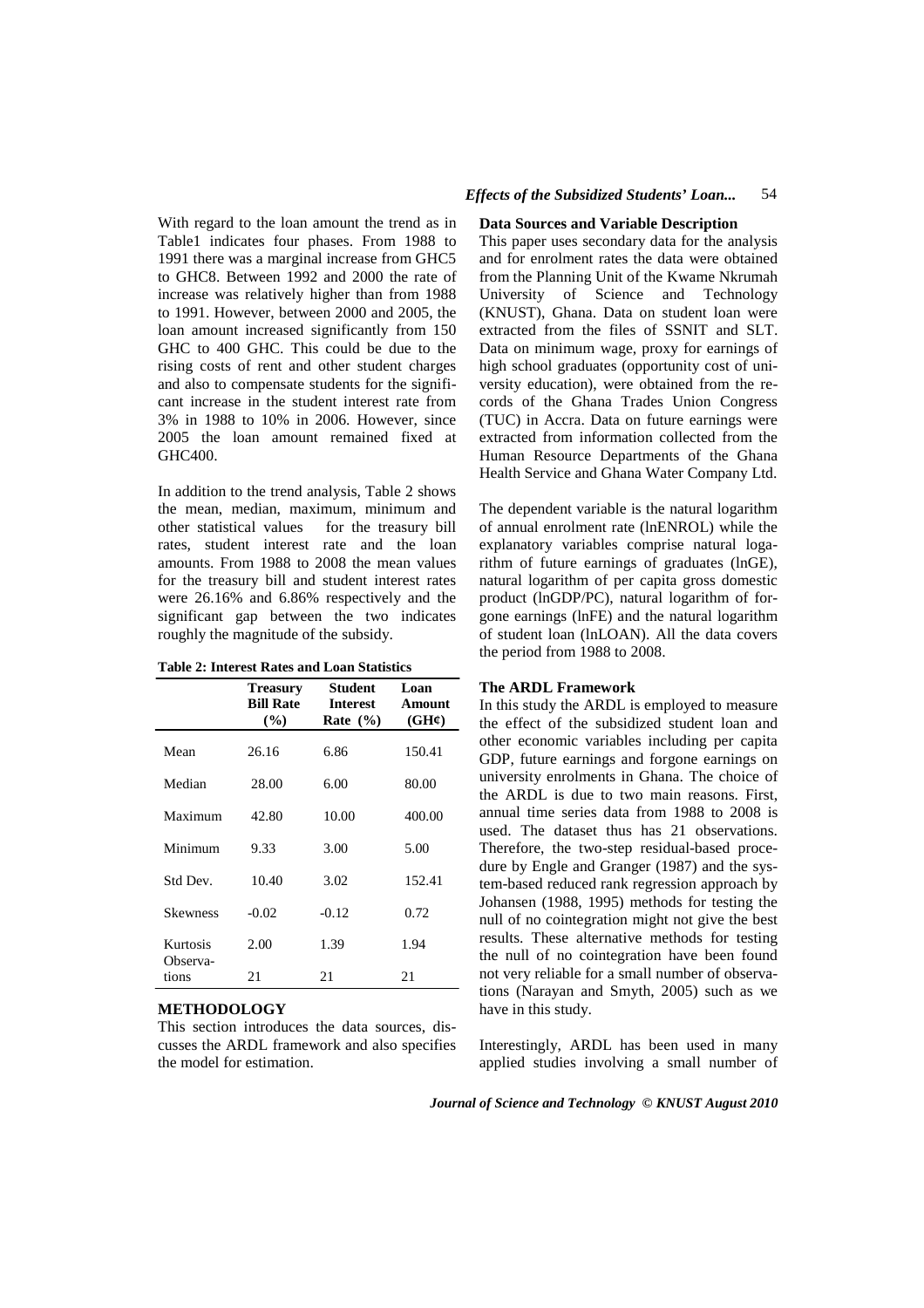observations. Narayan and Smyth (2005) investigated the impact of trade liberalization on national income in Fiji using annual time series data from 1962 to 2000. Tang (2002) estimated money demand function in Malaysia using annual data from 1973 to 1998, i.e. 26 observations. Tang (2001) modelled inflation in Malaysia employing annual data from 1973 to 1997 i.e. 25 observations. Tang and Nair (2002) estimated import demand function for Malaysia using annual data from 1970 to 1998 i.e. 29 observations. Pattichis (1999) also estimated disaggregated import demand function for Cyprus with annual time series data from 1975 to 1994 with 20 observations.

Second, we adopted the ARDL framework on the grounds that there is some doubt about the order of integration of the time series variables – future earnings, foregone earnings, per capita GDP and the subsidized student loan. The two main methods of cointegration by Engle and Granger (1987) and Johansen (1988, 1995) require the time series variables to be integrated of order one i.e. the first difference must be stationary which is denoted as I(1). The impression is that the Engle and Granger (1987) and Johansen (1988, 1995) methods of cointegration depend on pre-testing the order of integration of the variables. However, pre-testing introduces some degree of uncertainty into the analysis of the long run relations (Pesaran *et al*., 1999).

Conversely, the bounds testing approach (ARDL framework) to the analysis of long run relations is applicable whether the variables are I(0), I(1) or mutually cointegrated (Pesaran *et al*., 1999). Technically, ARDL does not require pre-testing the order of integration of the regressors before testing for long run relations.

In the estimation, we followed Frimpong and Oteng-Abayie (2008), Narayan and Smyth (2005), Pesaran *et al*. (1999). Thus, first the existence of long run relationship is tested by computing the F statistics. Pesaran *et al*. (1999) has provided two sets of asymptotic critical

values for the classification of the regressors. The upper bound assumes all regressors are I(1) while the lower bound assumes regressors are I (0). If the computed F statistics fall outside the critical bounds then a conclusive decision can be made about the existence or otherwise of cointegration without necessarily knowing the order of integration of the regressors.

Second, the Schwarz Bayesian Criteria is used to select the order of the lags and we then estimated the long run and short run parameters using the models 1 and 2. The results are reported in Tables 5 to 8.

### **Model Specification**

To investigate the effect of the subsidized student loan on university enrolment we estimate Model 1 and Model 2 below using annual time series data. These models represent the long run equilibrium relationships.

Model 1

$$
LnENROL = \alpha_0 + \alpha_1 \ln GE + \alpha_2 \ln GDP / PC + \alpha_3 \ln LOAN + \alpha_4 \ln FE + \varepsilon_t
$$
 (1)

Model 2

$$
LnENROL = \delta_0 + \delta_1 \ln GDP / PC + \delta_2 \ln LOAN + \delta_3 \ln FE + \mu_t
$$
 (2)

In both models, lnENROL is the natural logarithm of enrolment rate, lnGE is the natural logarithm of graduate earning, lnGDP/PC is the natural logarithm of per capita gross domestic product, lnLOAN is the natural logarithm of the subsidized student loan and lnFE is the natural logarithm of foregone earnings. Model 1 contains five variables while Model 2 has four. The coefficient of lnGE is expected to be positive, LnGDP/PC and lnLOAN are also expected to have positive coefficients. In contrast, lnFE is opportunity cost of university education and it is expected to have a negative coefficient. The selection of these variables is influenced by the human capital theory (Becker, 1975; Kodde and Ritzen, 1985).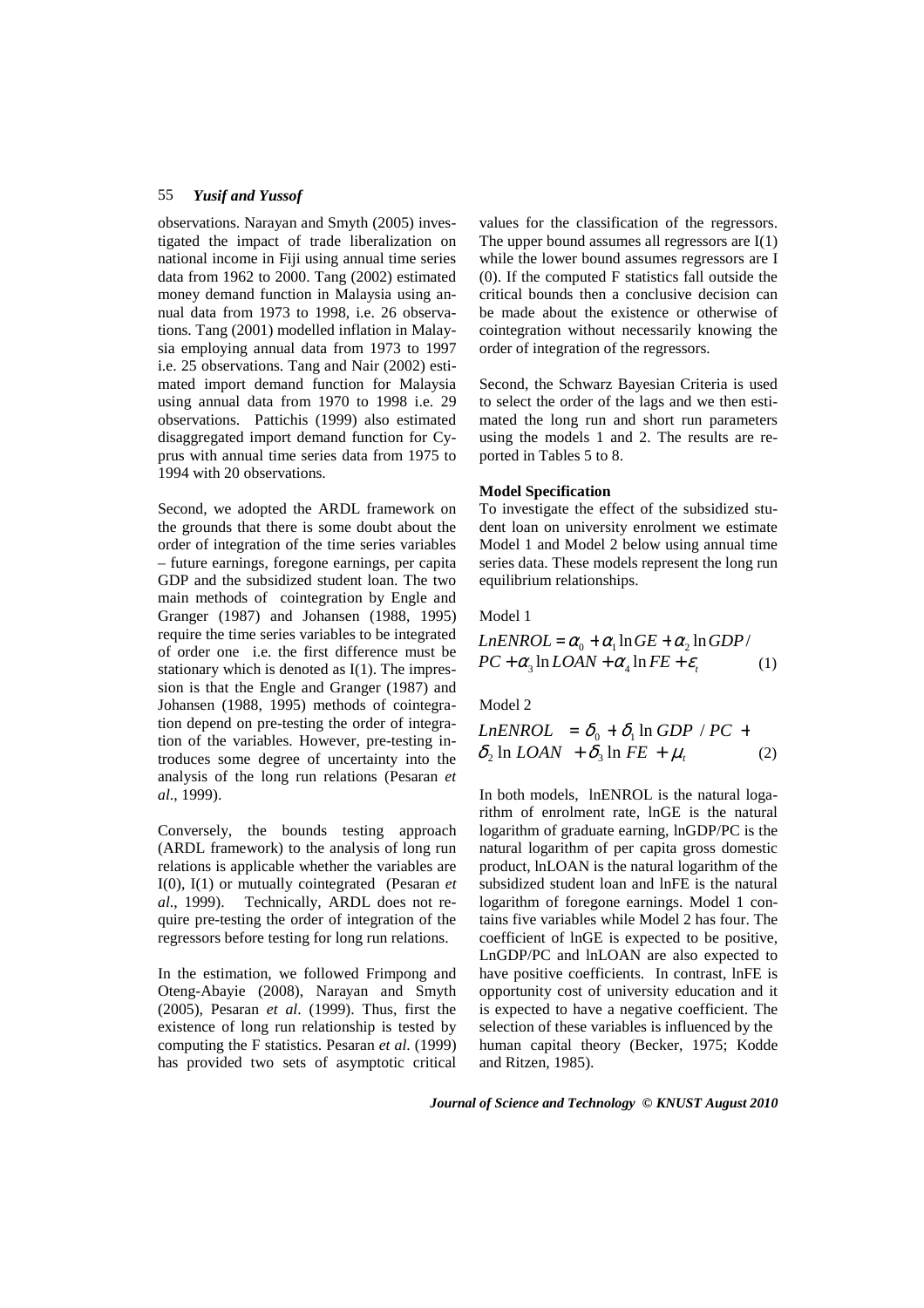$$
\Delta \ln ENROL_{t} = C_{0} + \sum_{i=1}^{n} b_{i} \Delta \ln ENROL_{t-1} + \sum_{i=0}^{n} d_{i} \Delta \ln GE_{t-1} + \sum_{i=0}^{n} e_{i} \Delta \ln GDP / PC_{t-1}
$$
  
+ 
$$
\sum_{i=0}^{n} f_{i} \Delta \ln LOAN_{t-1} + \sum_{i=0}^{n} g_{i} \Delta \ln FE_{t-1} + \lambda_{1} \ln ENROL_{t-1} + \lambda_{2} \ln GE_{t-1} + \lambda_{3} \ln GDP / PC_{t-1}
$$
  
+ 
$$
\lambda_{4} \ln LOAN_{t-1} + \lambda_{5} \ln FE_{t-1} + \varepsilon_{t}
$$

Where  $\lambda_i$  are the long run multipliers,  $\mathcal{E}_t$  is

the drift, while  $C_0$  is error term

## **RESULTS AND DISCUSSIONS**

As stated earlier, this paper measures the impact of the subsidized students' loan on university enrolment in Ghana. In this section the empirical results are presented and subsequently discussed.

### **ARDL Cointegration Test Results**

The computed F statistics that are used to test for the presence of long run relationships are presented in Table 4.

|              |  |  | Table 4: Estimated F statistics for cointegration |
|--------------|--|--|---------------------------------------------------|
| relationship |  |  |                                                   |

| Critical value bounds of the F statistics |      |  |  |  |                                                                  |  |
|-------------------------------------------|------|--|--|--|------------------------------------------------------------------|--|
| 90% level 95% level                       |      |  |  |  |                                                                  |  |
|                                           |      |  |  |  | Model $1(0)$ $1(1)$ $1(0)$ $1(1)$ Calcu- F sta-<br>lated tistics |  |
| 1                                         |      |  |  |  | 2.65 3.71 3.07 4.19 4.22, $(k=4)$                                |  |
| $\mathcal{L}$                             | 2.97 |  |  |  | 4.00 3.49 4.58 6.11, $(k=3)$                                     |  |

*The critical value bounds are from Pesaran et al. (1999)* 

Results in Table 4 thus help us to test the null hypothesis for no cointegration specified as

 $H_0$ :  $\lambda_1 = \lambda_2 = \lambda_3 = \lambda_4 = \lambda_5 = 0$  against

the alternative hypothesis for cointegration

$$
H_1: \lambda_1 \neq \lambda_2 \neq \lambda_3 \neq \lambda_4 \neq \lambda_5 \neq 0
$$

From the estimates the computed F statistics for models 1 and 2 (4.22 and 6.11) are all higher than the respective upper bounds. Consequently, the null hypothesis of no cointegration may not be accepted. It does appear that long

run cointegration relationships exist between the variables. Consequently, we proceed with the estimation of the long run and short run coefficients for the two models.

### **Long Run Results**

The variable of interest in this study is the subsidized student loan and based on economic theory the paper also controlled for future earnings, per capita GDP and opportunity cost as explanatory variables. Tuition fee is excluded since in Ghana tuition is free for all Ghanaian students in the public universities. Indeed, academic facility user fee (AFUF) which was introduced in 1997/8 academic year was also excluded because of inadequate data.

In Table 5, the long run results of Model 1 are presented and reveal that only the LOAN variable is significant. The LOAN variable has positive effect on enrolment as expected and significant at the 5% error level. This confirms earlier studies (Finnie, 2002; Moore *et al*., 1991; St. John, 1990) which reported that enrolments are sensitive to changes in loans. Heller (1997) also predicted that college enrolments were more sensitive to increase in grants than in loans.

|  |  |  |  | Table 5: Long Run Results of Model 1, 1988-2008 |
|--|--|--|--|-------------------------------------------------|
|--|--|--|--|-------------------------------------------------|

| Regres-<br>sors  | Coeffi-<br>cient | Stan-<br>dard    | т.<br><b>Ratio</b> | р.<br>Value  |
|------------------|------------------|------------------|--------------------|--------------|
|                  |                  | Error            |                    |              |
| LnGE             | $-11869$         | .25066           | $-.47351$          | .647         |
| LnGDP/<br>PC.    | .83278           | .52362           | 1.5904             | .146         |
| LnLOAN           | .24411           | .10324           | 2.3646             | .042         |
| LnFE<br>Constant | .16198<br>4.0529 | .24299<br>2.8144 | .66660<br>1.4401   | .522<br>.184 |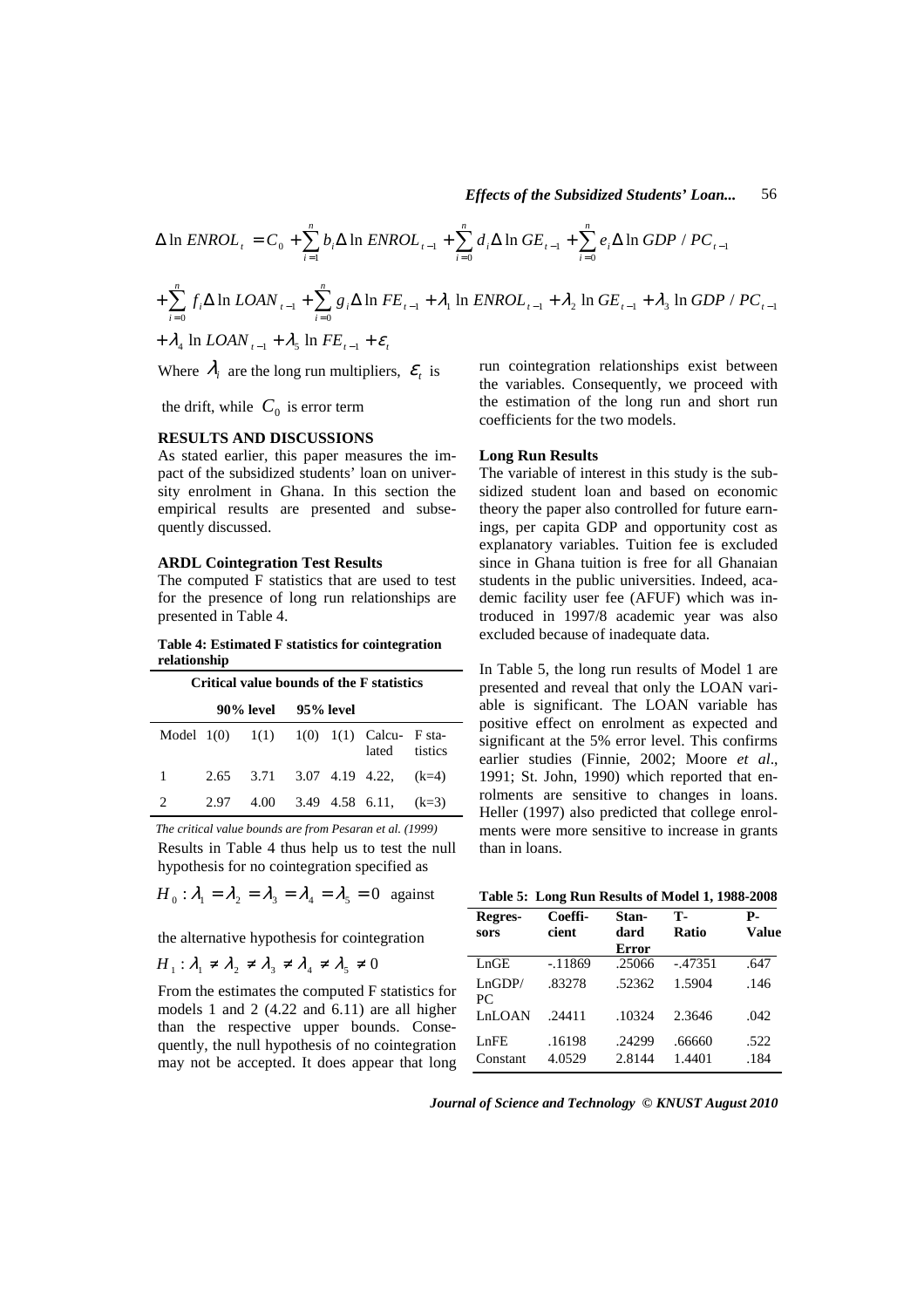Indeed, the long run results for Model 1 appear very bad since only the LOAN variable is statistically significant. Therefore, we dropped the GE variable as indicated in Model 2 and run the regression.

The estimates presented in Table 6 show that the student loan variable has a positive effect on enrolment at a 10% error level. The per capita GDP variable has a positive effect on enrolment and it is significant at the 10% error level. However, the opportunity cost variable i.e. the earnings of senior high school graduates in the labour market has the negative sign. This negative sign is theoretically plausible but the variable is found to be statistically insignificant in enrolment decisions.

This seems to support the reality in the Ghanaian context and might be explained by the following factors. First, the rate of unemployment among high school graduates is very high and hence their earnings do not seem to have significant impact on enrolment decisions. Second, the earnings of employees with secondary school qualification is very low compared with earnings of employees with tertiary qualifications. Appiah-Kubi (2003) reported that employees who completed tertiary education in Ghana earn in real terms 58% more than those who completed secondary schooling. Again data collected from the Ghana Health Service indicate that an employee with university degree earned more than three times that of an employee with secondary qualification while in the public universities the gap is a little over two times higher. Therefore the opportunity cost variable might not significantly influence university enrolments.

| Table 6: Long Run Results of Model 2, 1988-2008 |
|-------------------------------------------------|
|-------------------------------------------------|

| <b>Regressors</b> | Coeffi-<br>cient    | Stan-<br>dard<br>Error | т.<br><b>Ratio</b>  | р.<br>Value  |
|-------------------|---------------------|------------------------|---------------------|--------------|
| LnGDP/PC          | .98365              | .48520                 | 2.0273              | .068         |
| LnLOAN            | .78419              | .38600                 | 2.0316              | .067         |
| LnFE<br>Constant  | $-.42239$<br>2.2444 | .36175<br>2.7388       | $-1.1676$<br>.81949 | .268<br>.430 |

### **Short Run Results**

Short run results are presented in Tables 7 and 8. Both tables show that the error correction term is negative as expected. This confirms the earlier results that long run equilibrium relationships exist between the variables. The coefficients are -.48985 for the model with future earnings (Model 1) and -.37960 for the model without the future earnings variable (Model 2). They are all significant at the 5% level. These results suggest that it takes between 4 and 5 months for convergence to long run equilibrium when there is a shock.

The estimated coefficients of the predictors show that previous enrolment figures have positive and significant impact on enrolment. Future earnings and student loan are also shown to have significant but negative impact on enrolment in the short run. However, results in Table 8 indicate that student loan does not have significant impact on enrolment in the short run.

The regression results seem to have very important policy implications for Ghana. In 1997/98 academic facility user fees and residential facility user fees were introduced in public universities. Consequently, the cost of pursuing university education to those who benefit directly has increased and this could have negative impact on access, especially for low-income earners. Such developments might contradict government policy of improving access to tertiary education and also impact negatively on government objective of attaining middle income status by 2015. In this regard financial aid in the form of loans or grants should be made available to as many tertiary students as possible.

Again, researchers have predicted that quality human capital is very important for sustainable growth and improved economic performance. Thus, if Ghana is to achieve very rapid rate of growth and development then much more financial assistance in the form of scholarships and grants in addition to the loans should be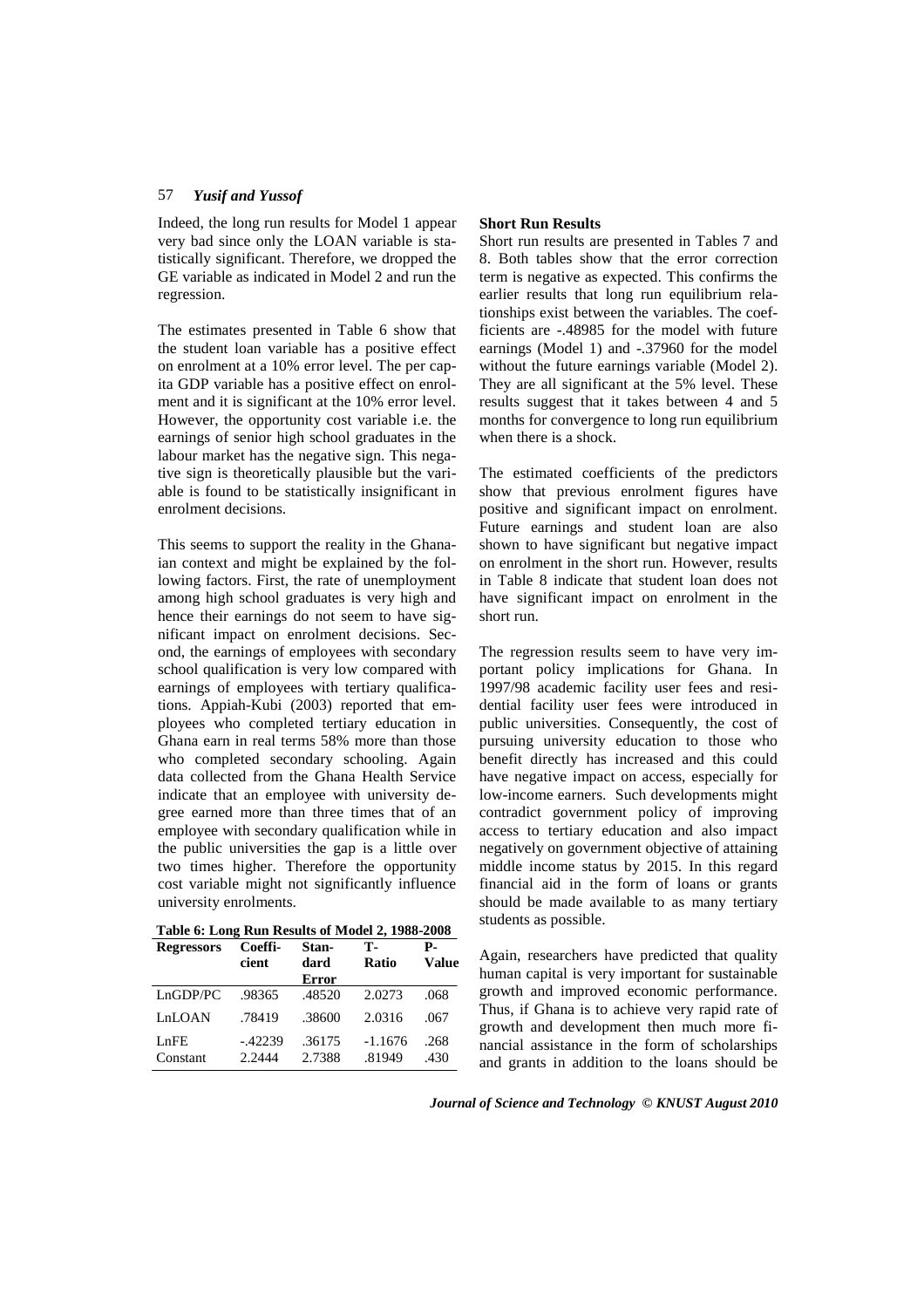| <b>Regressors</b> | Coefficient | <b>Standard Error</b> | <b>T</b> -Ratio | <b>P-Value</b> |
|-------------------|-------------|-----------------------|-----------------|----------------|
| dLnENROL1         | .82674      | .26066                | 3.1718          | .009           |
| <b>DLnGE</b>      | $-.31817$   | .11887                | $-2.6766$       | .022           |
| $d$ LnGDP/PC      | .40794      | .30864                | 1.3217          | .213           |
| DLnLOAN           | .014939     | .029061               | .51407          | .617           |
| dLnLOAN1          | $-.10183$   | .027390               | $-3.7178$       | .003           |
| DI.nFE            | .079344     | .11887                | .66750          | .518           |
| Dc                | 1.9853      | 1.3607                | 1.4591          | .173           |
| $ecm(-1)$         | $-48985$    | .16523                | $-2.9647$       | .013           |

**Table 7: Short run Results of Model 1, 1988-2008** 

*Model Diagnostics*

*R-Squared: .76645, R-Bar-Squared: .53290*

*F-stat. F( 7, 11) 4.2194[.017], DW-statistic: 2.6962*

*Akaike Info. Criterion: 27.8817, Schwarz Bayesian Criterion: 23.1595*

# **Table 8: Short run Results of Model 2, 1988-2008**

| <b>Regressors</b> | <b>Coefficient</b> | <b>Standard Error</b> | <b>T</b> -Ratio | <b>P-Value</b> |
|-------------------|--------------------|-----------------------|-----------------|----------------|
| dLnGDP/PC         | $-.43206$          | .36245                | $-1.1920$       | .255           |
| <b>DLnLOAN</b>    | $-.032091$         | .068783               | $-46655$        | .649           |
| dLnLOAN1          | $-.20242$          | .060278               | $-3.3581$       | .005           |
| <b>DLnFE</b>      | $-16034$           | .10041                | $-1.5969$       | .134           |
| Dc                | .85199             | 1.1014                | .77352          | .453           |
| $ecm(-1)$         | $-.37960$          | .14247                | $-2.6644$       | .019           |

*Model Diagnostics* 

*R-Squared: .73540, R-Bar-Squared: .56701* 

*F-stat. F( 5, 13) 6.1144[.004], DW-statistic: 2.5194* 

*Akaike Info. Criterion: 28.6957, Schwarz Bayesian Criterion: 24.9179*

made available to tertiary students in order to improve significantly the very low gross enrolment ratio of 5% (in 2006) in the country.

Finally, in the  $21<sup>st</sup>$  century the world has become a knowledge-based society and all countries, both developed and developing are striving to provide quality higher education to as many citizens as possible. Therefore, if Ghana is to be part of an economic revolution in Africa then financial aid should be provided for all qualified students who need it.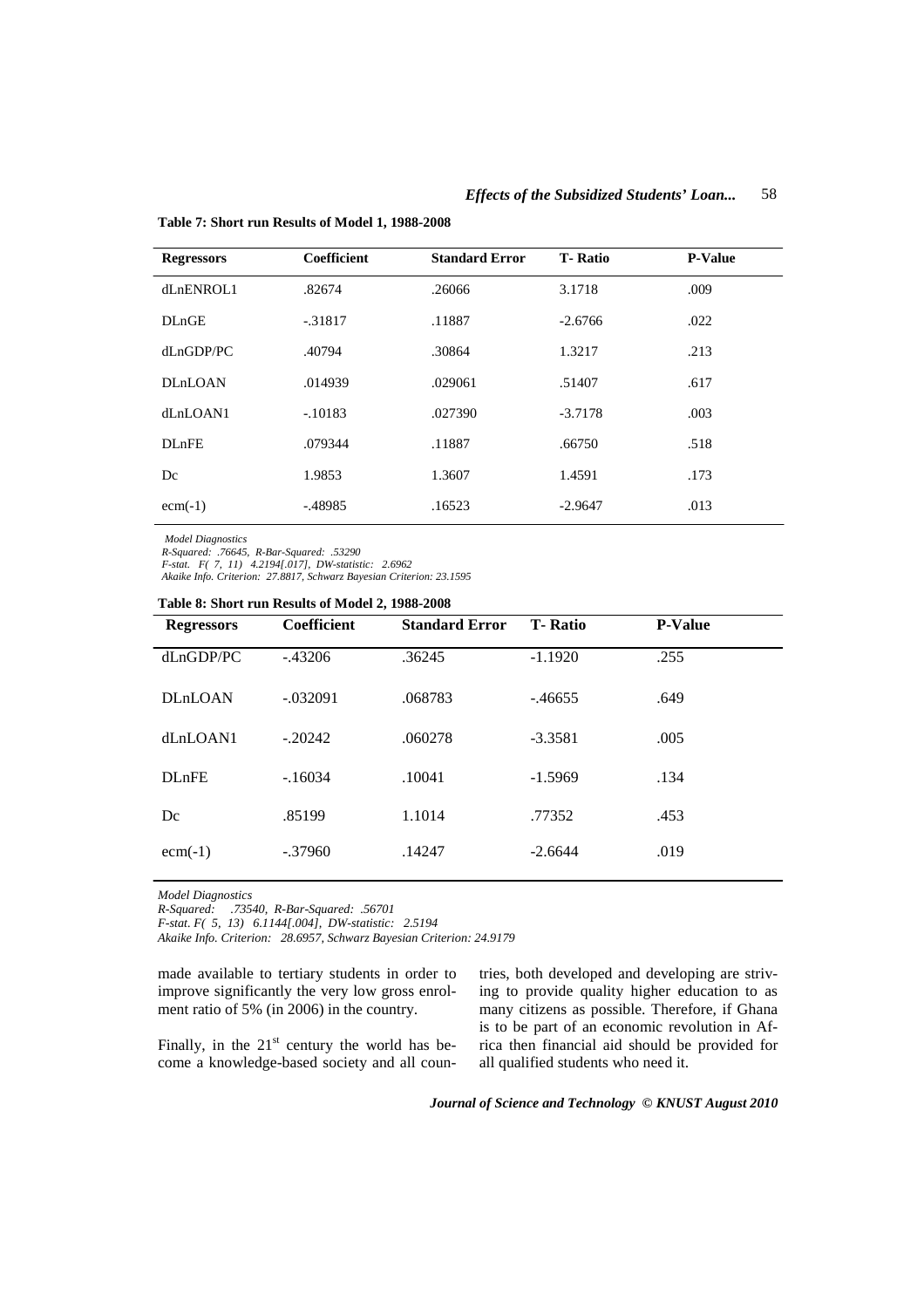### **CONCLUSION**

In this paper we examined the effect of the student loan scheme introduced by the Ghana government on public university enrolment between 1988 and 2008. We adopted the ARDL approach to cointegration and estimated the long run and short run coefficients first using natural logarithm of nominal values of five variables namely; enrolment, per capita GDP, subsidized student loan, earning of university graduates and earning of high school graduates. Second, we run the regression without the variable for future university graduate earnings. We discovered three important things in the long run results. First, the subsidized student loan has positive and significant influence on university enrolment in the two regression results. This reflects the fact that financial aid in general has an important influence on university enrolment. We also found that per capita GDP has positive and significant effect on enrolment in the results without future earnings. The implication is that improvement in the incomes of people has direct positive impact on their demand for higher education in Ghana. This appears to suggest that higher education is a normal good in Ghana. We also found that opportunity cost of university education has negative sign as expected but not important in enrolment decisions in Ghana. We conclude that this study has important policy implications for Ghana, especially with regards to accessibility and efficiency in the university education system.

### **REFERENCES**

- Addae-Mensah, I. (2000). Education in Ghana: A Tool for Social Mobility or Social Stratification? Institute For Scientific and Technological Information, Accra
- Appiah-Kubi, K. (2003). Education Inequality in Ghana, Centre for Policy Analysis, MMAP Ghana Research Report No.1, Accra
- Atuahene, F. (2006). A Policy analysis of the financing of tertiary education institutions in Ghana: An assessment of the objectives and the impact of the Ghana Education Trust Fund. (PhD Dissertation), Faculty of the College of Education of Ohio University
- Banya, K. and Elu, J. (2001). The World Bank and financing higher education in Sub Sahara Africa, , Kluver Academic Publishers, Netherlands, *Higher Education*, 42:1-34.
- Barr, N. (2005). Financing higher education, *Finance & Development*, June, 34-37 Washington D.C.
- Becker, G. S. (1975). Human Capital: A Theoretical and Empirical Analysis with Special Reference to Education,  $2^{\text{nd}}$  Edition, National Bureau of Economic Research, New York
- Engle, R. F. and Granger, C. W. J. (1987). Cointegration and Error Correction Representation: Estimation and Testing, *Econometrica*, 55:251-276
- Farmer, M. and Barrell, R. (1982). Why student loans are fairer than grants, *Public Money*, June, 1982, 2 (1):19- 24
- Finnie, R. (2002). Student Loans, Student Financial Aid and Post-secondary Education in Canada, *Journal of Higher Education Policy and Management,* 24 (2): 155-170
- Frimpong, J. M. & Oteng-Abayie, E. F. (2008). Bounds Testing Approach: An Examination of Foreign Direct Investment, Trade, and Growth Relationships, *American Journal of Applied Sciences,* 3**,** (11):2079- 2085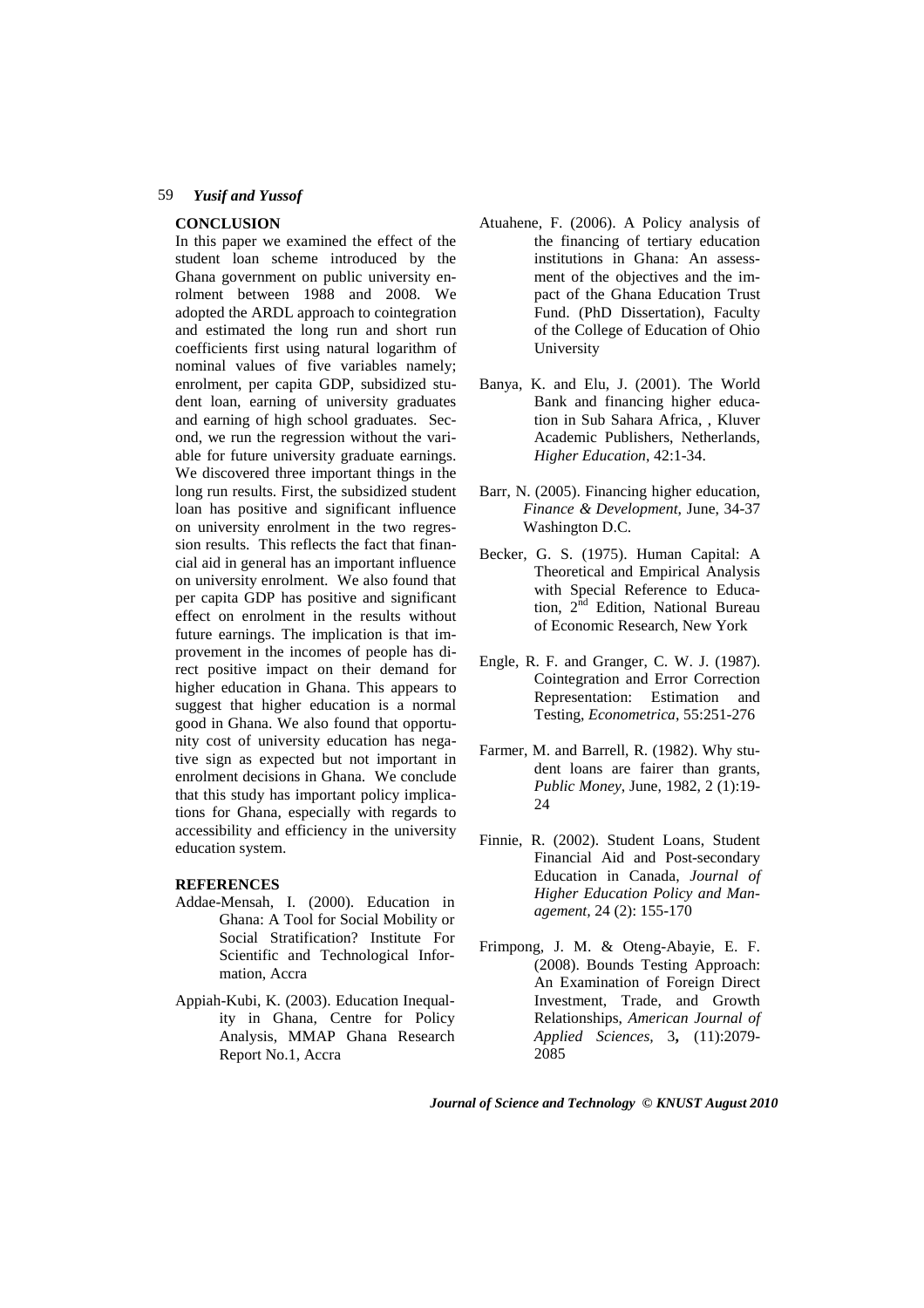- Heller, D. E. (1997). Student Price Response in Higher Education, *The Journal of Higher Education;* Nov/Dec. 68 **(6):** 624-659
- Hill, C. B. and Winston, G. C. (2006). Access: Net prices, affordability, and equity at a highly selective college, *Economics of Education Review*, 25:29-41
- Johansen, S. (1988). Statistical analysis of cointegrating vectors, *Journal of Economic Dynamics and Control*, 12:231-254
- Johansen, S. (1995). Likelihood-Based Inference in Cointegrated Vector Auto regressive Models . Oxford University Press, Oxford.
- Johnstone, D. B. (1998). The Financing and Management of Higher Education: a status report on worldwide reforms. Washington: World Bank.
- Johnstone, D. B. (2003). Cost-sharing and equity in higher education: Implications of income contingent loans. Paper delivered at the Douro III Seminar in Portugal October 2003
- Johnstone, D. B. (2004). The Economics and Politics of Cost Sharing in Higher Education: Comparative Perspective, *Economics of Education Review*, August, 23(4): 403-410
- Kodde, D. A and Ritzen, J. M. M. (1985), The demand for education under capital market imperfections, *European Economic Review* 28:347-362, Elsevier Science Publishers B.V.North-Holland
- McWilliam, H. O. A and Kwamena-Po, M. A. (1975). The Development of Education in Ghana: An Outline, Longman Group Ltd, London
- Moore, R. L., Studenmund, A. H. and Slobko,

T., (1991). The effect of the financial aid package on the choice of a selective college, *Economics of Education Review,* 10 (4):311-321

- Narayan, P. K and Smyth, R. (2005). Trade Liberalization and Economic Growth in Fiji. An Empirical Assessment Using the ARDL Approach, *Journal of the Asia Pacific Economy,* 10 (1): 96- 115
- Pattichis, C. A. (1999). Price and income elasticities of disaggregated import demands: Results from UECMs and an application, *Applied Economics,*  31:1061-1071
- Pesaran, M. H., Shin, Y. and Smith, R. J. (1999). Bounds Testing Approaches to the Analysis of Long Run Relationships. Discussion Paper no. 46, Edinburgh School of Economics, University of Edindburgh.
- Pesaran, M. H., Shin, Y. and Smith, R. J. (2001). Bounds Testing Approaches to the Analysis of Level Relationships, *Journal of Applied Econometrics,*  16:289-326
- Report of the Education Review Committee, Accra, 1967.
- St. John, E. P. (1990). Price response in enrolment decisions: An analysis of the High School and Beyond Sophomore cohort, *Research in Higher Education.*  31 **(2):** 161-176
- Tang, T. C. (2001). Bank lending and inflation in Malaysia: Assessment from unrestricted error correction models, *Asian Economic Journal,* 15:275-289
- Tang, T. C. (2002). Demand for M3 and expenditure components in Malaysia: Assessment from bounds testing ap-